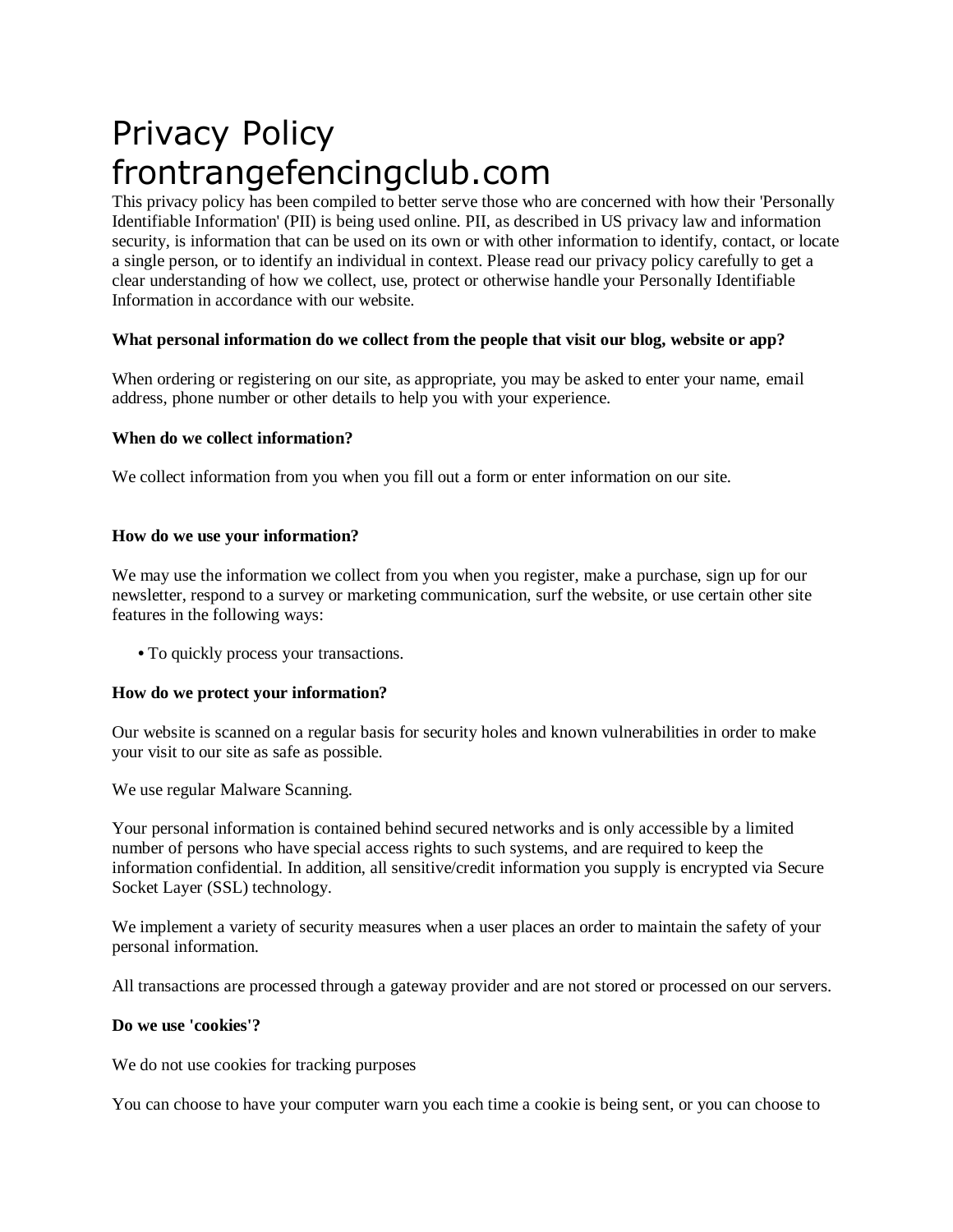turn off all cookies. You do this through your browser settings. Since browser is a little different, look at your browser's Help Menu to learn the correct way to modify your cookies.

If you turn cookies off .

## **Third-party disclosure**

We do not sell, trade, or otherwise transfer to outside parties your Personally Identifiable Information unless we provide users with advance notice. This does not include website hosting partners and other parties who assist us in operating our website, conducting our business, or serving our users, so long as those parties agree to keep this information confidential. We may also release information when it's release is appropriate to comply with the law, enforce our site policies, or protect ours or others' rights, property or safety.

However, non-personally identifiable visitor information may be provided to other parties for marketing, advertising, or other uses.

#### **Third-party links**

We do not include or offer third-party products or services on our website.

#### **Google**

Google's advertising requirements can be summed up by Google's Advertising Principles. They are put in place to provide a positive experience for users. https://support.google.com/adwordspolicy/answer/1316548?hl=en

We have not enabled Google AdSense on our site but we may do so in the future.

#### **California Online Privacy Protection Act**

CalOPPA is the first state law in the nation to require commercial websites and online services to post a privacy policy. The law's reach stretches well beyond California to require any person or company in the United States (and conceivably the world) that operates websites collecting Personally Identifiable Information from California consumers to post a conspicuous privacy policy on its website stating exactly the information being collected and those individuals or companies with whom it is being shared. - See more at: http://consumercal.org/california-online-privacy-protection-act-caloppa/#sthash.0FdRbT51.dpuf

#### **According to CalOPPA, we agree to the following:**

Users can visit our site anonymously.

Once this privacy policy is created, we will add a link to it on our home page or as a minimum, on the first significant page after entering our website.

Our Privacy Policy link includes the word 'Privacy' and can easily be found on the page specified above.

You will be notified of any Privacy Policy changes:

**•** On our Privacy Policy Page

Can change your personal information:

**•** By emailing us

#### **How does our site handle Do Not Track signals?**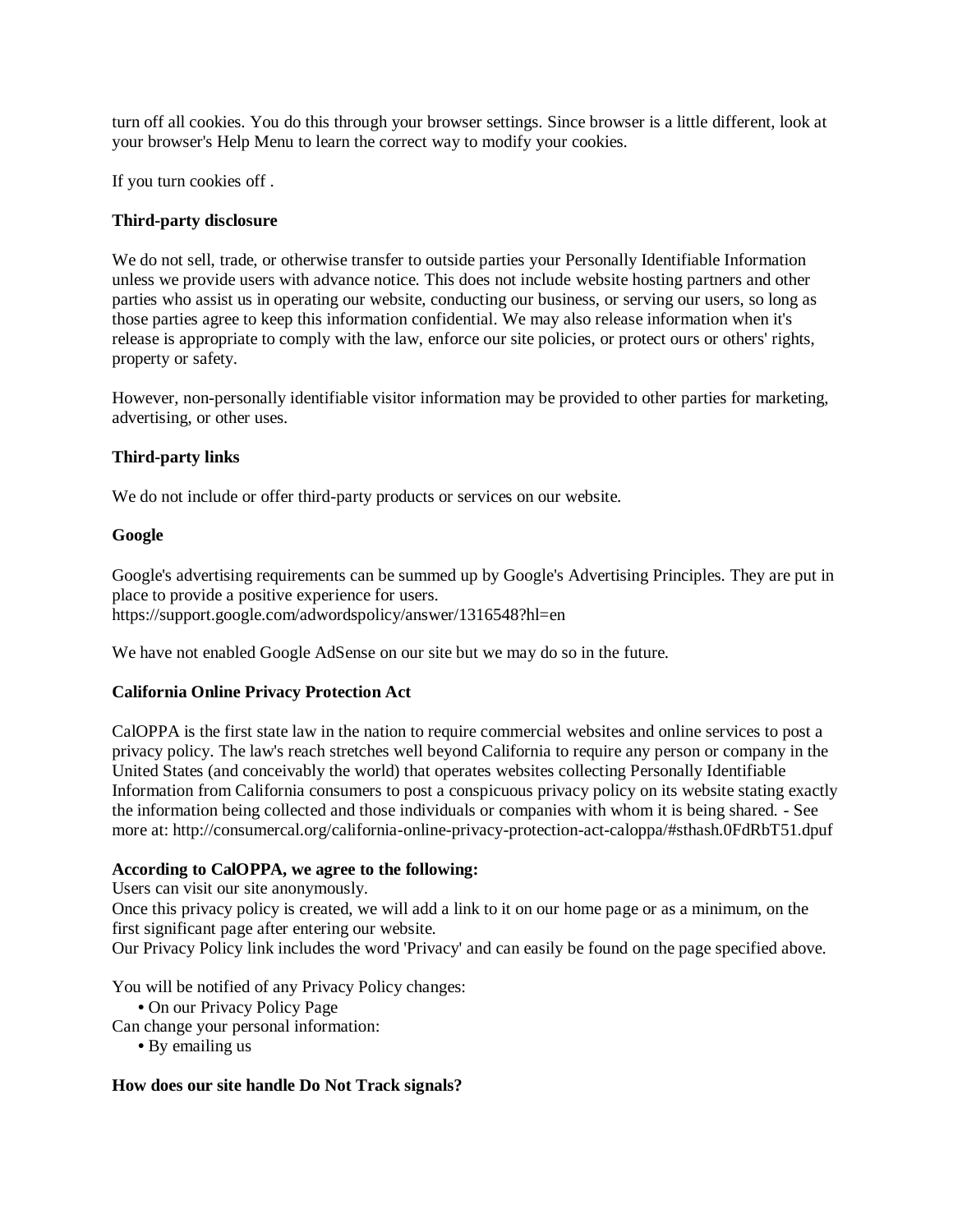We honor Do Not Track signals and Do Not Track, plant cookies, or use advertising when a Do Not Track (DNT) browser mechanism is in place.

## **Does our site allow third-party behavioral tracking?**

It's also important to note that we do not allow third-party behavioral tracking

## **COPPA (Children Online Privacy Protection Act)**

When it comes to the collection of personal information from children under the age of 13 years old, the Children's Online Privacy Protection Act (COPPA) puts parents in control. The Federal Trade Commission, United States' consumer protection agency, enforces the COPPA Rule, which spells out what operators of websites and online services must do to protect children's privacy and safety online.

We market to We do not collect information from children under 13 children under 13. No

## **In order to remove your child's information please contact the following personnel:**

#### **We adhere to the following COPPA tenants:**

 **•** Parents can review, delete, manage or refuse with whom their child's information is shared through contacting us directly.

or contacting us directly.

## **Fair Information Practices**

The Fair Information Practices Principles form the backbone of privacy law in the United States and the concepts they include have played a significant role in the development of data protection laws around the globe. Understanding the Fair Information Practice Principles and how they should be implemented is critical to comply with the various privacy laws that protect personal information.

# **In order to be in line with Fair Information Practices we will take the following responsive action, should a data breach occur:**

We will notify you via email

**•** Within 7 business days

We also agree to the Individual Redress Principle which requires that individuals have the right to legally pursue enforceable rights against data collectors and processors who fail to adhere to the law. This principle requires not only that individuals have enforceable rights against data users, but also that individuals have recourse to courts or government agencies to investigate and/or prosecute non-compliance by data processors.